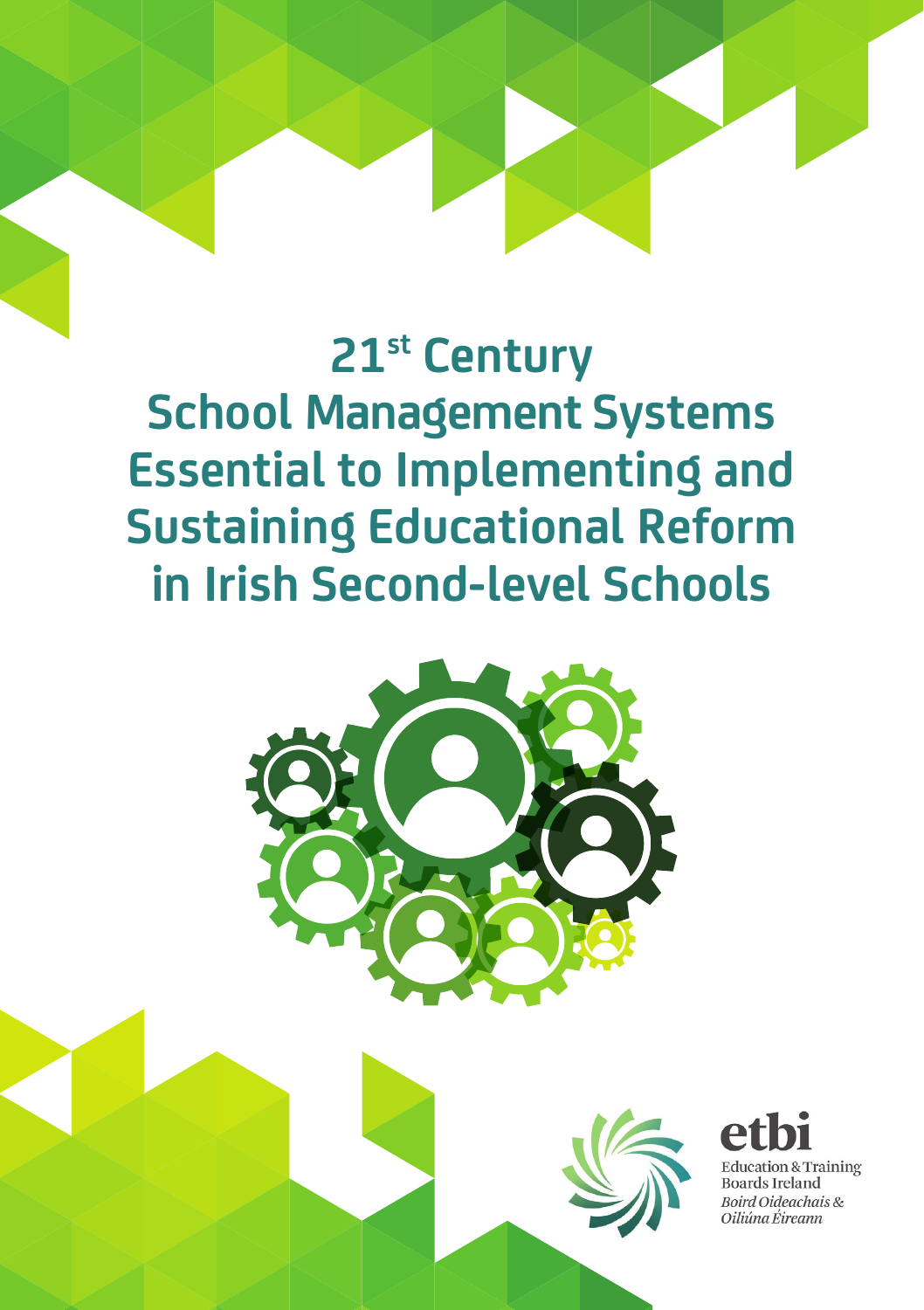*...management experts generally concur that the notion " of the single omnipotent, heroic leader is redundant in today's organic and complex organisations.*

### **Good Management Key to Organisational Success**

There is general acknowledgement that the success of any organisation or project depends heavily on the way it is managed, irrespective of whether it is a football team, a bank, a nation, Irish Water, or the Microsoft Corp organisation or project depends heavily on the way it is managed, irrespective of whether it is a football team, a here is organisational structure and the capacity, authority, responsibility and accountability of each manager in the management matrix; and every successful organisation is only too aware of this. Even those with an elementary understanding of organisational theory appreciate that unless organisations establish cohesive and efficient management structures their capacity to set and achieve organisational goals will hinge on a confluence of chance developments. **Sational**<br>There is general acknowledgement that the success of any

Besides, management experts generally concur that the notion of the single omnipotent, heroic leader is redundant in today's organic and complex organisations. Today, dispersed leadership and management are deemed critical to organisations defining and achieving their macro and micro goals. Here the term 'manager' is applied to someone who has clear responsibility for a particular set of functions, has the authority required to undertake those functions, and is held accountable for those functions being carried out to an agreed standard.

While our earlier understanding about the number of subordinates that should report to any particular manager has changed, given developments in information technology and organisational structure, there is, nevertheless, a limit to the number of staff that should report to a manager of any kind.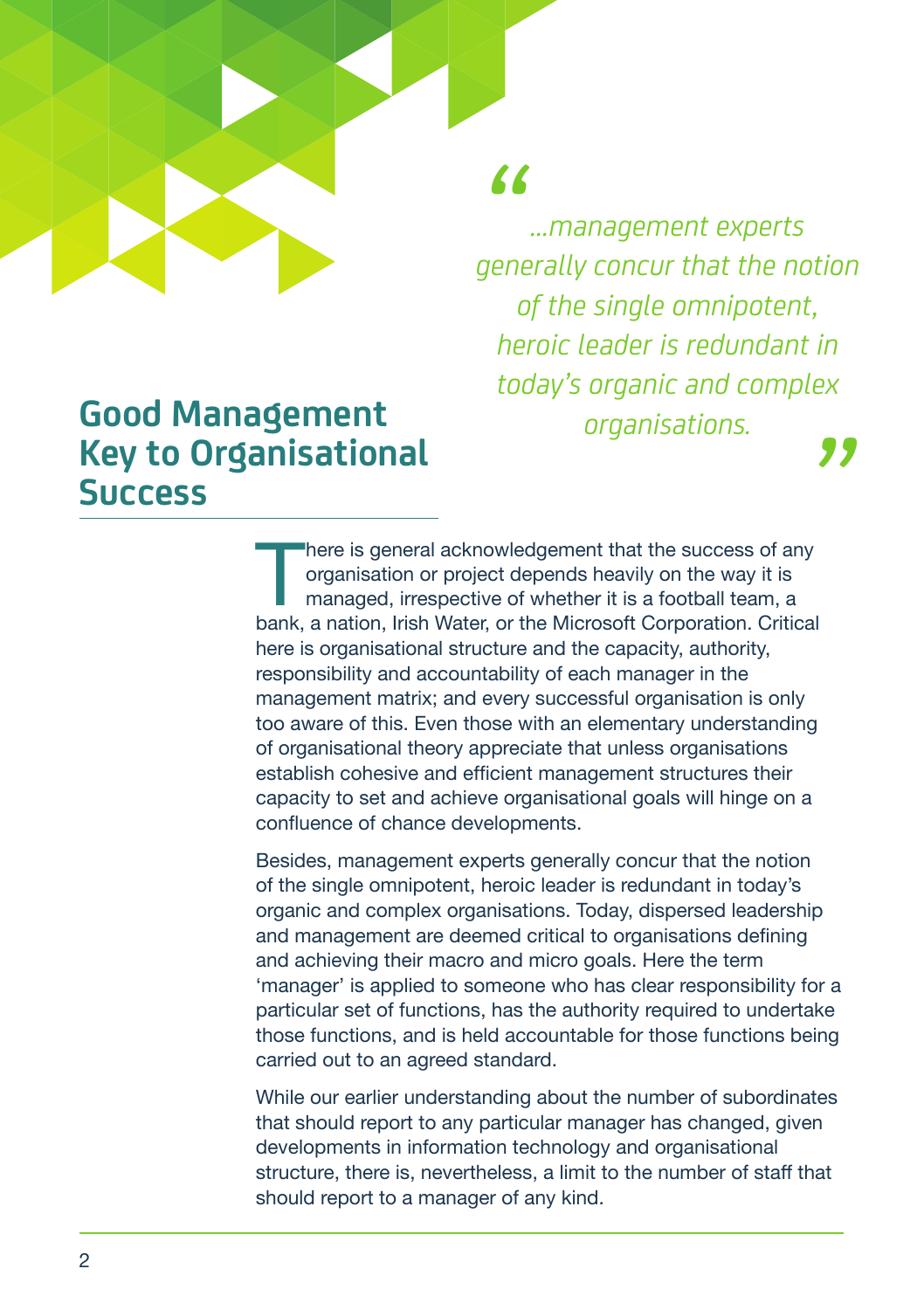### **School Management Structures Ignore Organisational Theory and Management Science**

Regrettably, the management structures that have been put in place for Irish schools substantially ignore decades of development and research in the cognate fields of organisational theory and management science. Notwithstanding the very significant resources invested in the post of responsibility structures in our schools, the principal is still the only person with the manifest authority to lead and manage other staff. Of course many post holders lead and manage staff; but they do not necessarily have the authority to do so, nor do they have clear responsibility for doing so, nor are they held accountable for doing so.

Essentially, the post of responsibility system (middle management) in our schools is not fit-for-purpose and this is not the fault of principals, deputy principals or post holders. The management structure is simply not appropriate to what is required to ensure the effective management of schools in the 21<sup>st</sup> century and there is little that can be done to the present structure to remedy this fatal defect. We need a new paradigm.

### **Current Post of Responsibility System**

The current post system may be characterised as follows. Most post holders were appointed on the basis of seniority. Schools can only advertise posts that all qualified teachers can undertake – irrespective of their subject or other expertise; consequently, posts,

such as ICT coordinator or subject faculty coordinator can only be advertised if it is demonstrable that the post's duties can be undertaken by all qualified teachers with a stipulated number of years of experience. While there is a list of duties associated with each post there is no clear connection between those duties and the person who fills the post. Post holders do not have explicit authority, or feel they do not have such authority, to carry out the functions associated with their post. Indeed, the whole management culture of schools runs counter to anyone other than the principal having the authority to manage other staff. There is no real evaluation of the way duties are carried out. And, most importantly, post holders are not held accountable for the performance of those duties in the way that they could expect to be held accountable in industry and commerce.

Many post holders go well beyond what is required of them in carrying out their duties. But even in a school where every post holder carries out his/her duties in a highly conscientious manner, the whole nature of the posts system is such that principals still carry an unreasonable proportion of responsibility for the management of their schools.

*(In Ireland) the whole management culture of schools runs counter to anyone other than the principal having the authority to manage other staff. "*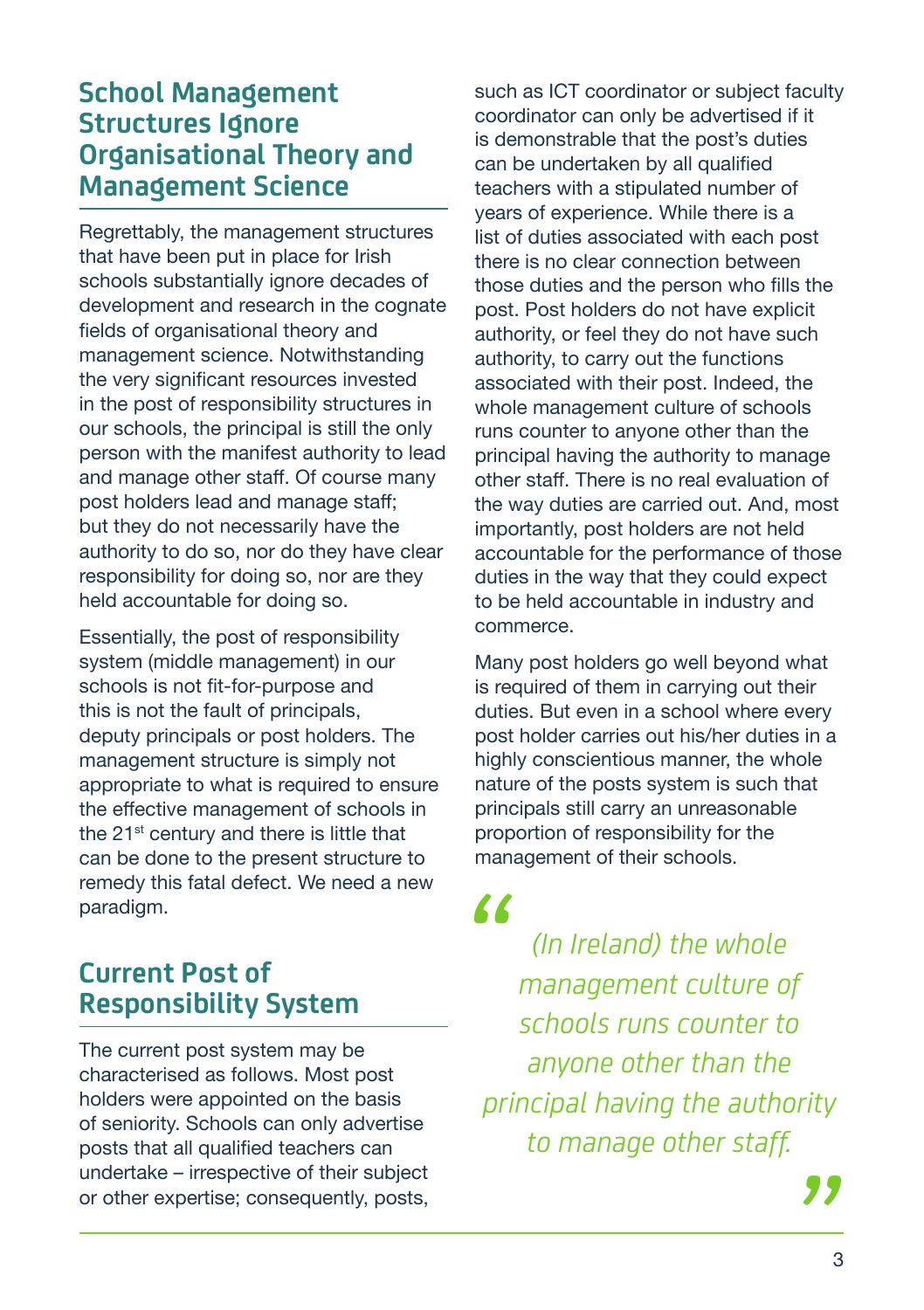### **Workload of Principals Unconscionable**

In effect, in a school with 60 teachers, all report to the principal and no other member of staff has the authority to either lead or manage staff. Even if the principal's sole function was to lead and manage the teaching staff, this situation would be impossible to defend in other than extremely small schools. Of course, the reality is that the workload of second level principals is unconscionable and growing by the day as raft after raft of new responsibilities land on his/her desk. S/he is not only ultimately responsible for everything that happens in a school, as any CEO is, but s/he has practical day-to-day responsibility for even the most prosaic of activities – caretaking, maintenance, fundraising, cleaning, security and so on.

To illustrate the growing workload of principals we need only look at the new obligations that have appeared on principals' in-trays in relatively recent times – procedures for addressing teacher underperformance, the

## *"*

*Workload of principals unconscionable. In effect, in a school with 60 teachers, all report to the principal and no other member of staff has the authority to either lead or manage staff.*

*"* 

implementation of the Junior Cycle Framework, school self-evaluation, new models for the placement of trainee teachers in our schools, new models for the induction and probation of newly qualified teachers, the action plan and procedures on bullying, implementing the Guidelines for Mental Health Promotion and Suicide Prevention, and establishing and sustaining student support teams. The instinctive rejoinder to this is: why do they not delegate more? But to whom can they delegate given the structure and culture of our school management system?

### **Principals and Deputy Principals Need Time and Space to Lead Reforms**

If principals and deputy principals are to lead these and other reforms, we must provide them with the middle management structures and supports essential to doing so. The reality is that without fit-for-purpose middle management, our schools will not be able to deliver sustainable reform. So we are faced with a dilemma: introduce reforms without any real prospect of them being sustainable or commit to changing the way we manage our schools and devise a management structure that has the capacity to meet the needs of schools.

In stating a stark case for reforming the way we manage our schools, the current budgetary imperatives facing the State are not being ignored. While we may not, at this point, be able to resource fully a new middle management system for schools, we must urgently devise a new fit-for-purpose management model for schools and, from the moment this has been devised, all subsequent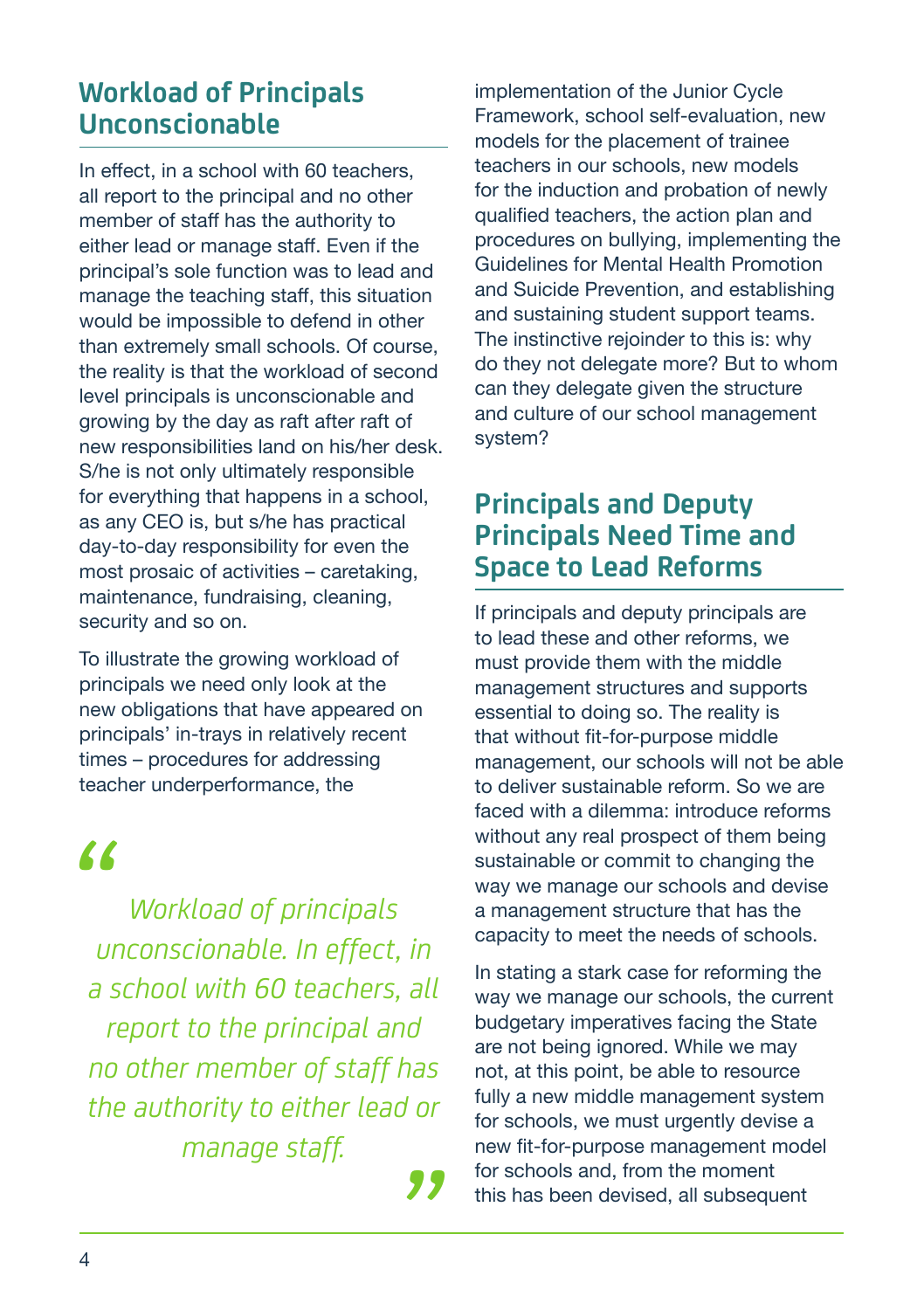appointments to posts of responsibility must be made in accordance with the new framework.

The longer we delay the construction of a new management architecture, the longer it will take us to reach our goal of all schools having a 21<sup>st</sup> century management structure in place – a structure where each post holder is appointed exclusively on the basis of his/ her capacity to fill the post effectively, where each post holder has authority and responsibility for specific functions (functions that include the management of other staff and students) and is held accountable for the way these functions are performed. When we reach that goal we can truly say that we have had real public service reform in the management of our schools.

### **What Might a 21st Century School Management System Look like?**

Recently, I had the opportunity to look at how schools are managed in New South Wales (NSW) and to talk with teachers, unions and management about their system. In a sense, it was a trip down memory lane because I had worked in NSW for most of the '70s and '80s and saw the system develop at first hand.

The first thing to say about the management system in NSW schools, both Catholic and State, is that the management function (including the management of staff) is shared across a significant number of senior staff, thus providing principals with the time and space to take on a strategic leadership role.

The following describes the management

### *"*

*In NSW schools ... the management function (including the management of staff) is shared across a significant number of senior staff, thus providing principals with the time and space to take on a strategic leadership role. "* 

system in one of the Catholic high schools I visited and spoke with the principal, one of the deputy principals, several senior post holders and members of the teaching and support staff. The school is coeducational and has an enrolment of 990 students. The entitlement of schools to middle management posts is related to school size so not all schools would have the same number of management posts. Also, depending on the size of the school, posts with similar titles attract different salary allowances but the detail of this is beyond the scope of this paper.

A diagramatic representation of the school's management system is set out on pages 8 & 9.

The school has two assistant principals (analogous to deputy principals in Ireland) – one with responsibility for student welfare and the other with responsibility for the curriculum. A team of six student coordinators (one per year group) report to the assistant principal for student welfare and a team of 11 studies coordinators report to the assistant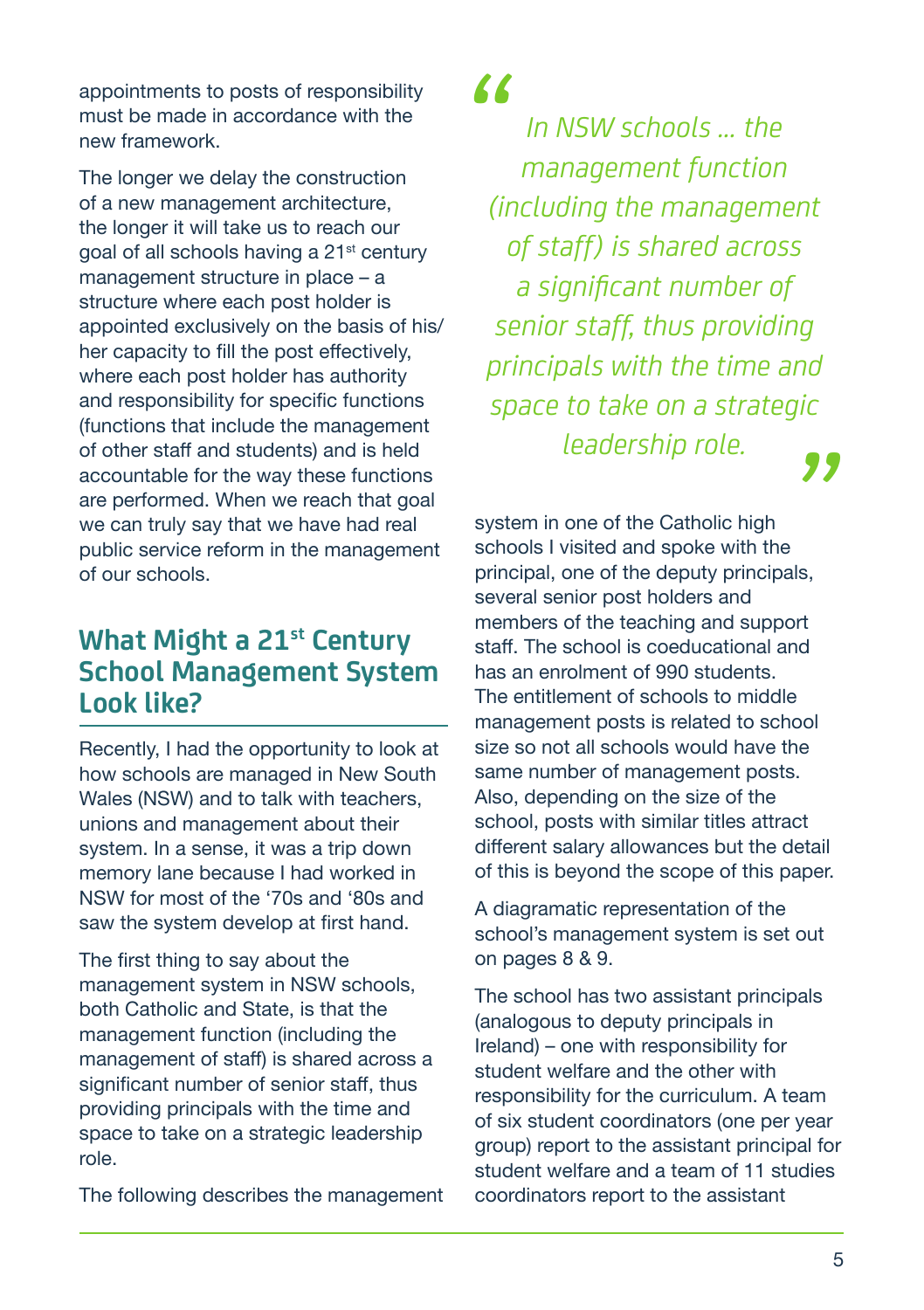principal with responsibility for the curriculum. In smaller schools, a studies coordinator would have responsibility for more than one subject area.

All appointments to middle management posts are made on the basis of capacity to undertake all duties associated with a specific post to a high standard. Those appointed to these posts serve a period of probation and, in the Catholic schools' system, appointments to all posts below the level of assistant principal are made for a five-to-six year period, though it is open to those whose term of office is concluding to reapply for the posts they are vacating.

### **Assistant Principal – Student Welfare**

The assistant principal for student welfare, as well as serving as a member of the School Executive Team has two key areas of responsibility:

- the leadership and management of the student pastoral care programme and team – the six student coordinators the school counsellor, and other staff as appropriate; and
- the daily organisation and smooth running of the school.

These two overarching responsibilities comprehend, inter alia, responsibility for the following.

- Providing staff with access to appropriate professional development around student pastoral care.
- The development and implementation of a student leadership development programme.
- Working with student coordinators around matters of good order, including

matters such as student behaviour, punctuality, tone of the school, school uniform, and attendance.

- The operation of the student discipline system – entailing responsibility for contacting parents in cases where suspension or other major disciplinary action is being considered and keeping the principal informed on such developments as appropriate.
- Holding regular meetings with student coordinators in order to coordinate and support their work.
- Preparing and disseminating daily substitution rosters and daily notices to staff and students.
- Facilitating whole school and year group assemblies and sharing responsibility with the Assistant Principal – Curriculum for the running of School Assemblies.
- Supervising and monitoring school maintenance.
- The coordination of school events and the management of school's induction and transition programmes – as students enter the school in year 7 and

 *The assistant principal for stant principal for*<br> *The assistant principal for*<br> *student welfare, is responsible for the leadership and management of the student pastoral care programme and team - the six student coordinators ... and the daily organisation and smooth running of the school. "*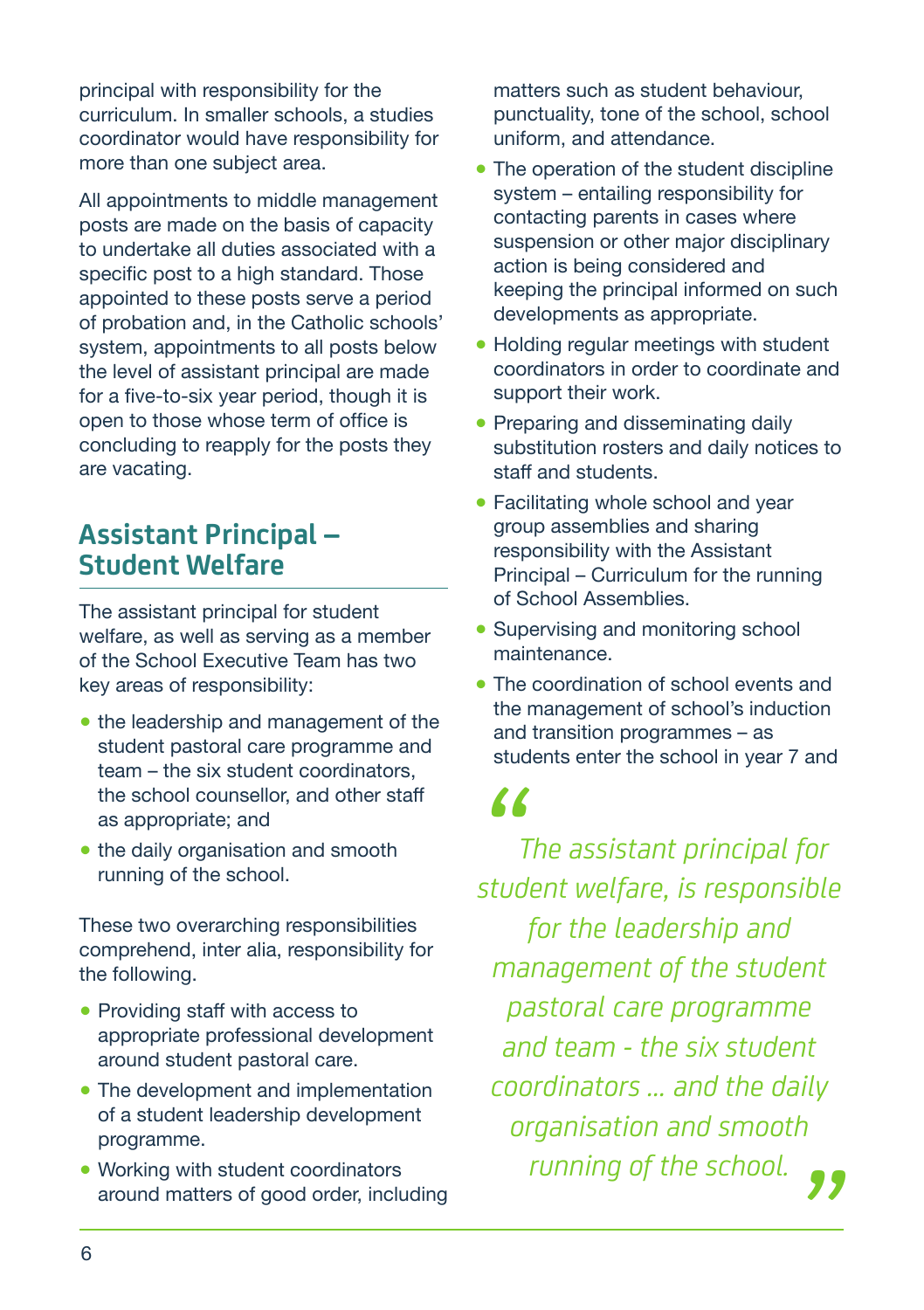as students move from Junior Cycle to Senior Cycle at the interface between years 10 and 11.

● Consulting with the Assistant Principal Curriculum regarding staffing and timetabling matters.

### **Assistant Principal – Curriculum**

The assistant principal for curriculum matters is a member of the School Executive Team and has responsibility for the total school curriculum, including the co-curriculum. This covers its content, its quality, its delivery, and how it interfaces with staff and students. The work of this assistant principal comprehends the following.

- The daily organisation and smooth running of the school from a curricular perspective.
- Maintaining an overview of the needs and content of all curriculum areas and ensuring that the curriculum is appropriate to the needs of all students.
- Keeping staff, students and parents fully informed on all curricular matters.
- Leading, supervising and coordinating the work of the studies coordinators, chairing their regular meetings and maintaining academic standards.
- Providing leadership and professional development for all staff in curricular, pedagogical (teaching and learning) and assessment matters.
- Ensuring that appropriate education programmes are available for gifted students, English as an additional language (EAL) students and those with special education needs.
- Leading curricular reform.

### *"*

*The assistant principal for curriculum matters ... has responsibility for the total school curriculum ... its content, its quality, its delivery, and how it interfaces with staff and students.*

- Leading the implementation, evaluation and updating of the school assessment policy and other associated policies. **99**<br>ation<br>ment
- Ensuring the realism, validity and reliability of all student assessment procedures.
- Ensuring that all requirements in relation to the School Certificate and Higher School Certificate are observed.
- Constructing an assessment calendar for each year group, examination timetables and supervision rosters.
- The reporting and recording procedures used for all subject areas.
- The allocation of students to subject groups and keeping staff informed about new and departing students.
- Organising the ordering of mock exam papers.
- Providing leadership and support for studies coordinators in ensuring good order and discipline in the classroom and advising staff on appropriate responses to disciplinary situations arising in the classroom.
- In consultation with the relevant Studies and Student Coordinator contacting parents in cases where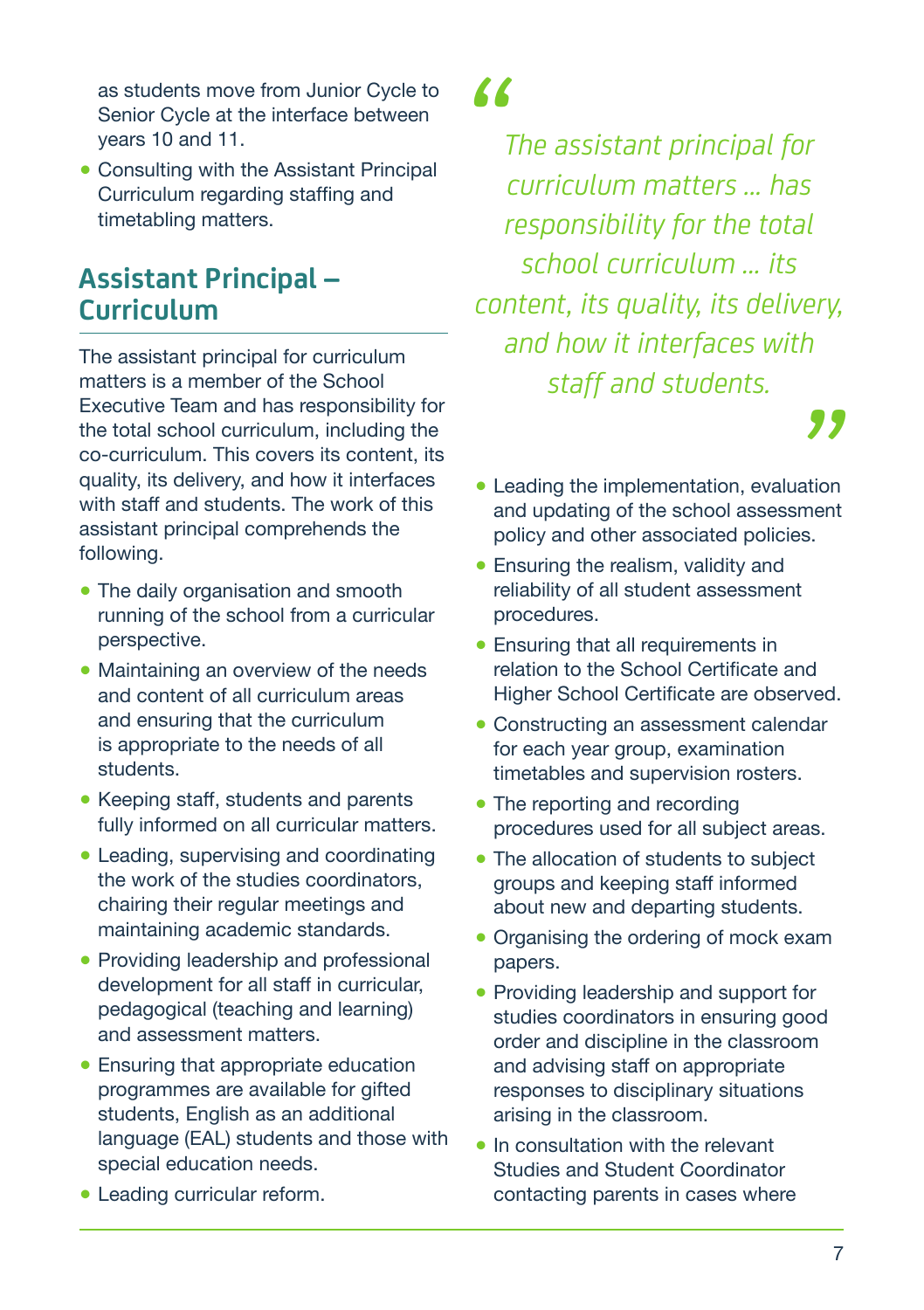### **Management System in a 990 student high school in Australia**

Assistant Principal (curriculum) is a member of the School Executive Team and has responsibility for the total school curriculum - its content, its quality, its delivery, and how it inter faces with staff and students.



Assistant Principal (student welfare) is a member of the School Executive Team and has two key areas of responsibility:

- the leadership and management of the student pastoral care programme and team – 6 student coordinators, the school counsellor, and other staff as appropriate; and
- the daily organisation and smooth running of the school.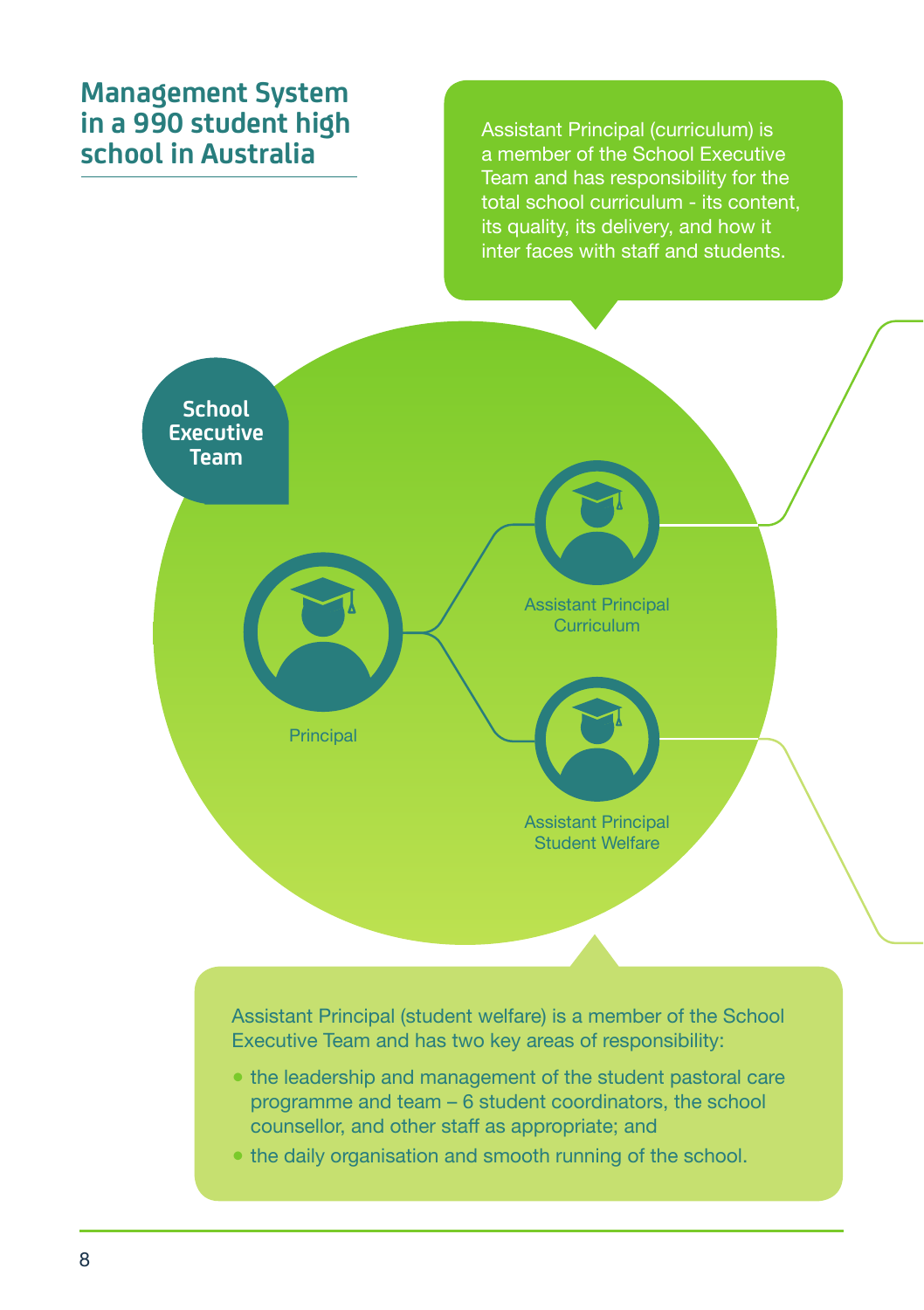English Studies **Coordinator** 

Maths Studies **Coordinator** 

Modern Languages Studies Coordinator

Science Studies **Coordinator** 

Technical Subjects Studies Coordinator

Artistic Subjects Studies Coordinator

A total of 11 Studies Coordinators **Studies coordinators** are responsible for the promotion, direction and coordination of an efficient and effective operation within the subject areas for which they have responsibility. Their authority extends to those staff members (teachers and specialised staff) and those courses and elements of school administration operating under the umbrella of their specific subject area/s. They are concerned with the quality of education in the school.

1st Year Student Coordinator

2nd Year Student **Coordinator** 

3rd Year Student **Coordinator** 

4th Year Student **Coordinator** 

5th Year Student **Coordinator** 

6th Year Student **Coordinator** 

School Counsellor and other staff as appropriate

**Student coordinators** are responsible to the Principal, through the Assistant Principal (Student Welfare) for all aspects of student welfare in a particular year group. They also have responsibility for administration and organisation for the year group. In this role, the coordinator has to work in close cooperation with the class tutors and the other teachers teaching the year group and his/her authority extends to those staff (teachers and specialised staff) who are involved in one way or another with the students under their care.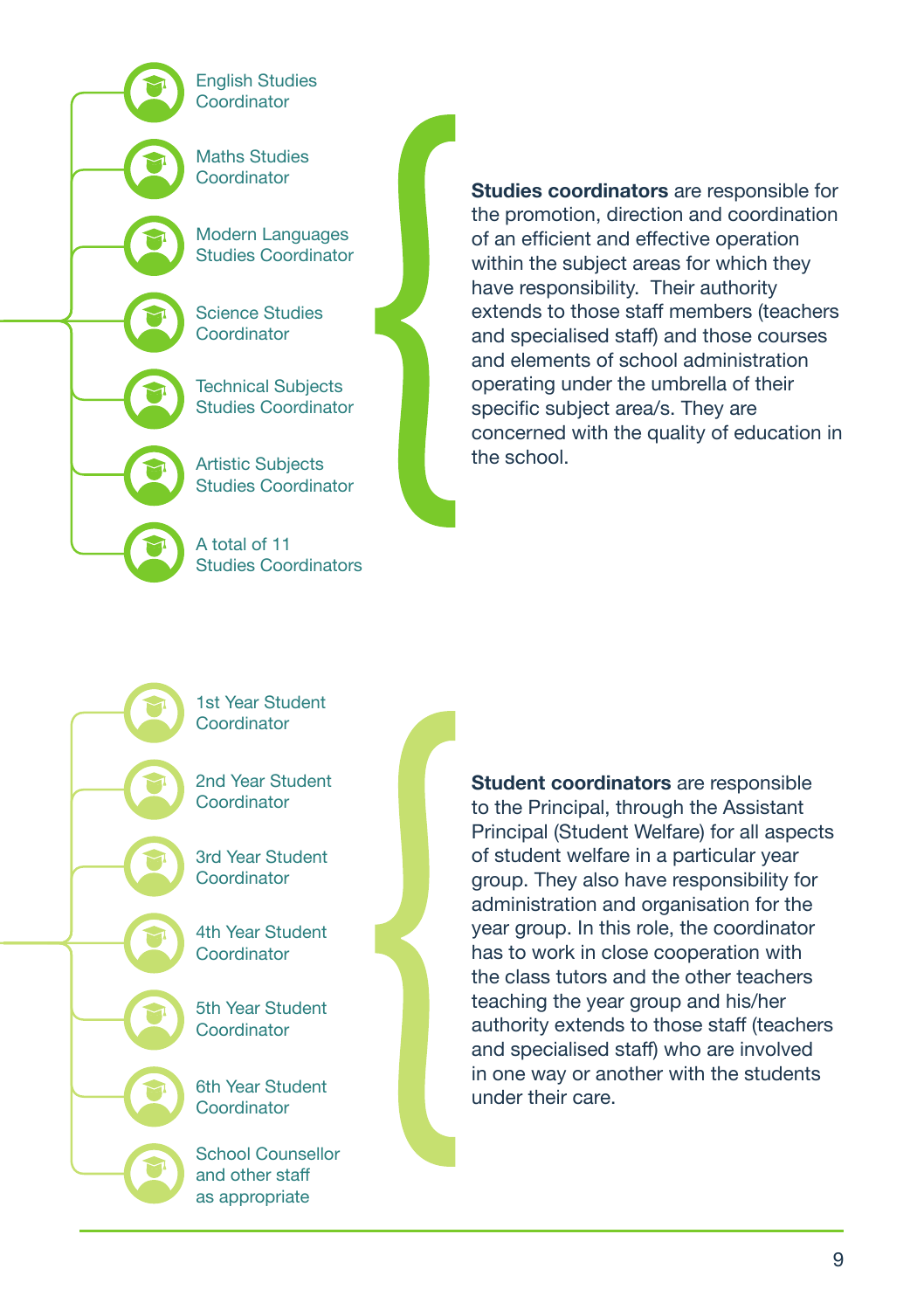suspension or other major disciplinary action is being contemplated and keeping the Principal informed on such developments as appropriate.

- Alternating with the Assistant Principal – Student Welfare in the running of School Assemblies.
- Overseeing staffing and staff planning, in consultation with the studies coordinators.
- Overseeing the construction of the school timetable.
- Maintaining an open communication with parents regarding students' courses of studies and any changes that may need to be made to those courses.
- Providing relevant curriculum information and guidance to students and their parents as part of the school's transition and induction programmes.
- Motivating staff to promote amongst students a positive attitude towards learning and towards achieving to their full academic potential.
- Informing all staff of in-service courses.

### **Studies Coordinators**

The studies coordinators are responsible for the promotion, direction and coordination of an efficient and effective operation within the subject areas for which they have responsibility.

The authority of the studies coordinators extends to those staff members (teachers and specialised staff) and those courses and elements of school administration operating under the umbrella of their specific subject area/s. Studies Coordinators are concerned with the quality of education in the school. On an individual basis, each studies coordinator is responsible for excellence in his/

her subject department, and jointly, the studies coordinators in collaboration with the Assistant Principal (Curriculum) are responsible for the school's academic standards. Studies coordinators are expected to be available to teachers to assist them to achieve the aims and objectives of the courses they teach and, in this context have the following duties.

- Maintaining, developing and promoting the academic curriculum.
- Providing educational leadership for their subject area/s.
- Directing and supervising the use and maintenance of equipment and other teaching and learning resources within their subject areas.
- Specifying curricular policy, aims and objectives for each year group and/or course.
- Producing and maintaining teaching programmes.
- Evaluating current courses and making recommendations for curriculum revision.
- Ensuring that all curricular requirements of the NSW Syllabi are met.

# *"*

*The studies coordinators are responsible for the promotion, direction and coordination of an efficient and effective operation within the subject areas for which they have responsibility.*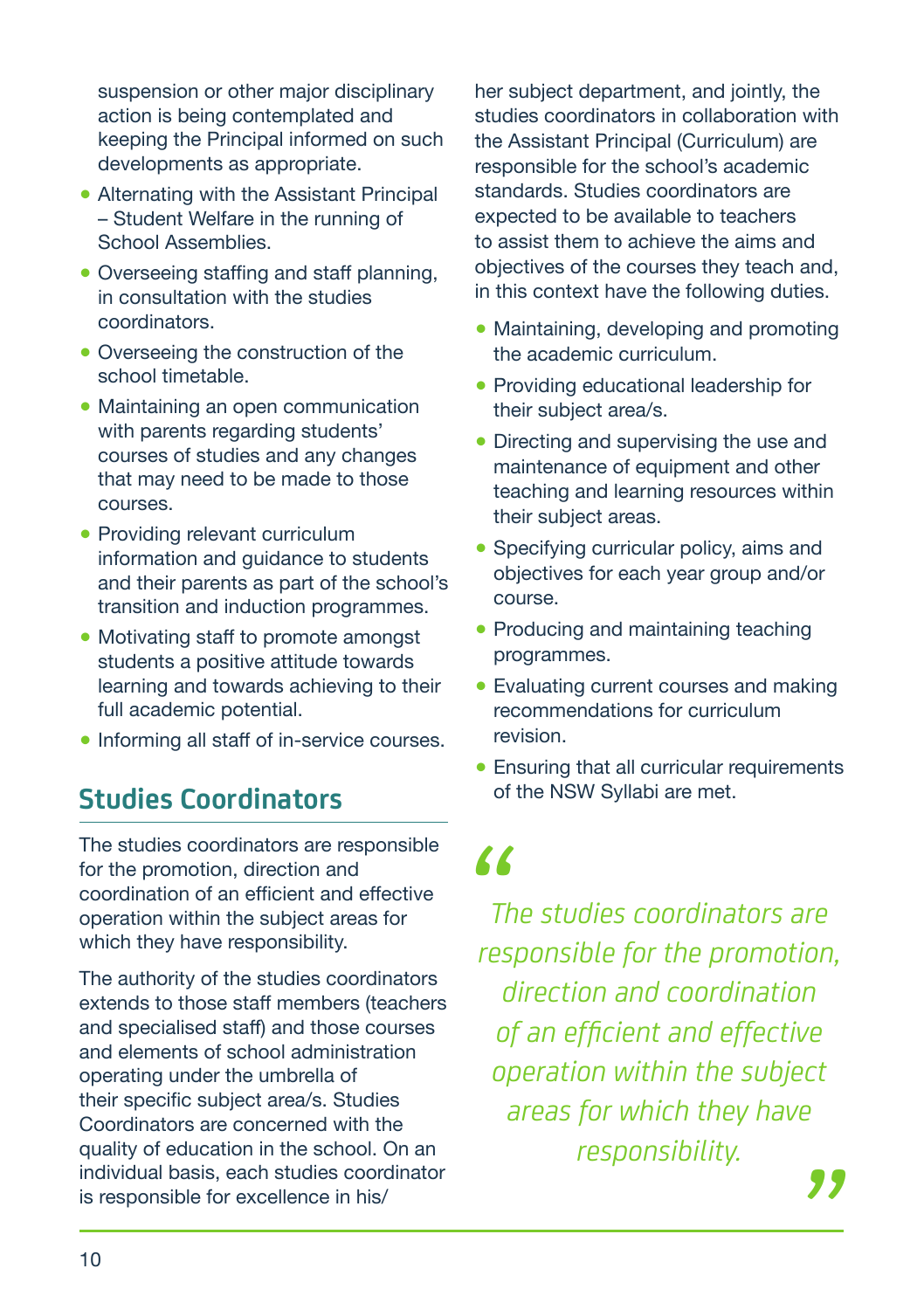*"*

*Studies Coordinators are concerned with the quality of education in the school. On an individual basis, each studies coordinator is responsible for excellence in his/her subject department, and jointly, the studies coordinators, in collaboration with the Assistant Principal (Curriculum), are responsible for the school's academic standards.*

- Assisting the School Executive in: the timetabling of classes, the allocation of teachers to classes, the organisation and implementation of assessment programmes (conveying information and marks to students and parents; processing and keeping secure records of assessment marks) and supporting and promoting school policies around curricular matters, e.g. homework.
- Holding regular subject department meetings and providing minutes of such meetings to department staff. assistant principals and principal.
- Coordinating and assisting teachers in the formulation of their teaching strategies and assessment procedures.
- Being thoroughly aware of the manner in which courses are being taught by staff.
- Facilitating the setting of examinations, the marking of papers and the computation, recording and updating of results.
- Encouraging and giving direction and assistance to individual teachers.
- Fostering a professional approach to the teaching of their subject/s by: keeping abreast of current developments, maintaining relevant text books and other instructional materials, and drawing the attention

of staff to relevant publications, new teaching materials/technology and inservice training opportunities. **99**<br><sup>ew</sup><br>d in-

- Facilitating the professional development of subject department staff.
- Giving special assistance to newlv qualified teachers.
- Evaluating staff working under their supervision and assisting teachers in relation to attendance and punctuality.
- Maintaining good communication with Student Coordinators.
- Supporting staff with student discipline issues that occur in classes in their subject/s area.
- Counselling and encouraging students as appropriate about course and subject choice/change.
- Maintaining accurate class lists for all classes within their department.

### **Student Coordinators**

The Student Coordinator is responsible to the Principal, through the Assistant Principal (Student Welfare) for all aspects of student welfare in a particular year group. S/he also has responsibility for administration and organisation for the year group. In this role, the coordinator has to work in close cooperation with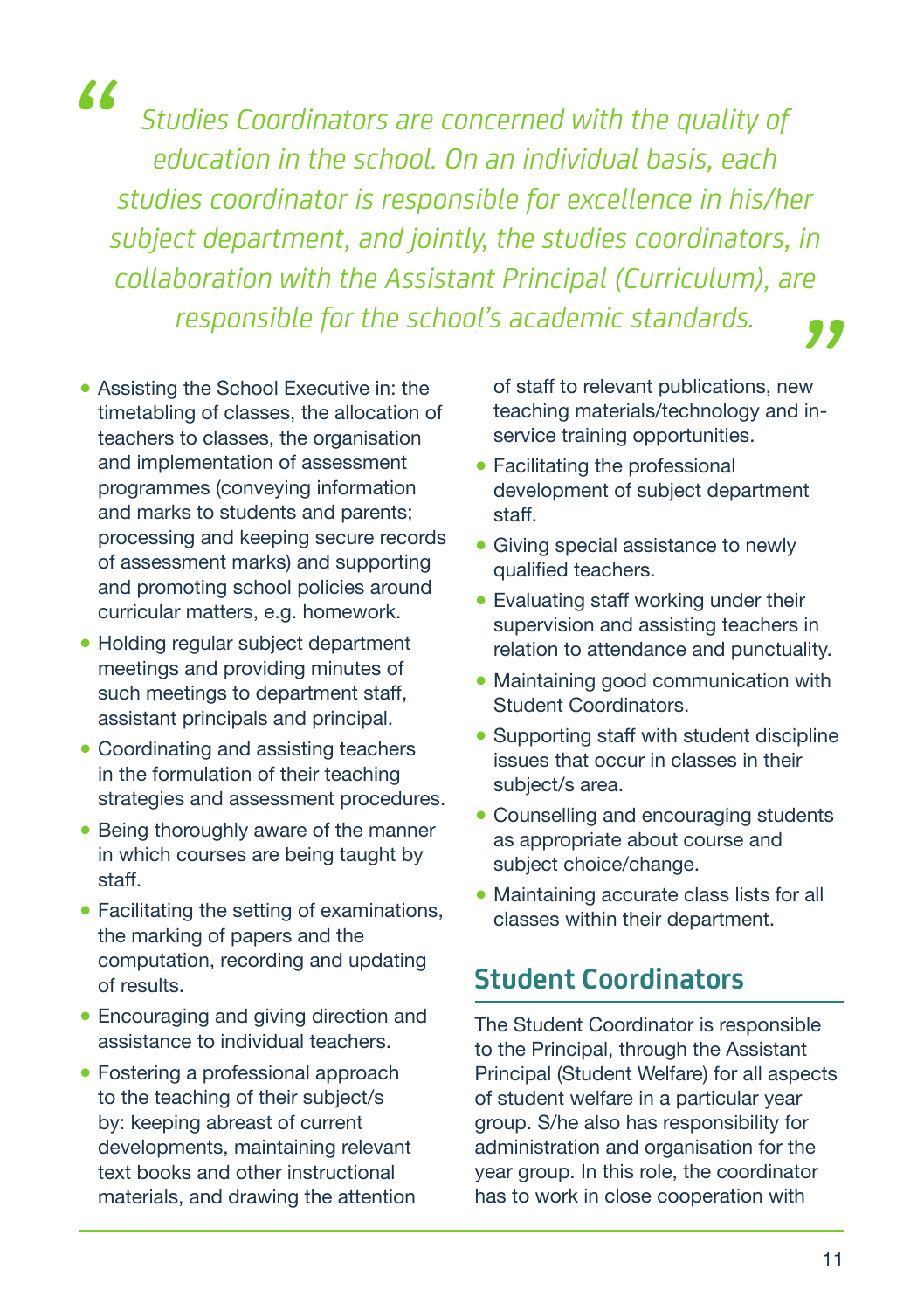# *"*

*The Student Coordinator is responsible to the Principal, through the Assistant Principal (Student Welfare) for all aspects of student welfare in a particular year group.* 

*"* 

the class tutors and the other teachers teaching the year group.

The Student Coordinator has specific responsibility for the following.

- Assisting the School Executive in educational leadership through participation in decision making processes especially in relation to pastoral care and welfare programmes.
- Fostering a culture that enhances educational outcomes, and emotional, social and spiritual development, for all students.
- Engaging with studies coordinators in establishing the conditions for learning through pastoral care.
- Modelling exemplary teaching practice.
- Supporting school staff in the delivery of quality teaching and learning.
- Building positive partnerships with parents/carers and the wider community.
- Having a personal interest in and concern for all students in the year – especially those with special needs.
- Being available to students for the discussion of their personal concerns.
- Being aware of the overall academic.

behavioural, emotional, medical and social development of each student, with a view to providing assistance and guidance, and if necessary communicating with staff and parents.

- Liaising with studies coordinators when subject-specific issues arise.
- Fostering student respect (for self, others and property) and courtesy.
- Liaising with the School Counsellor. the Learning Support Coordinator and appropriate external support agencies, as appropriate.
- Promoting opportunities for student social development, at their level of development.
- Providing age-appropriate opportunities for student leadership.
- Interviewing students, where appropriate, and liaising with classroom teachers and relevant studies coordinators about teaching and learning problems.
- Communicating regularly with class tutors regarding student welfare and administration.
- Communicating with subject teachers, as required, to discuss student progress or needs.
- Reading and checking term reports and working with class tutors and others to ensure a follow up process following the issuing of term reports.
- Maintaining effective student welfare records.
- Monitoring student punctuality and attendance daily and contacting parents when necessary.
- Meeting regularly with the Assistant Principal (Welfare) and other Student **Coordinators**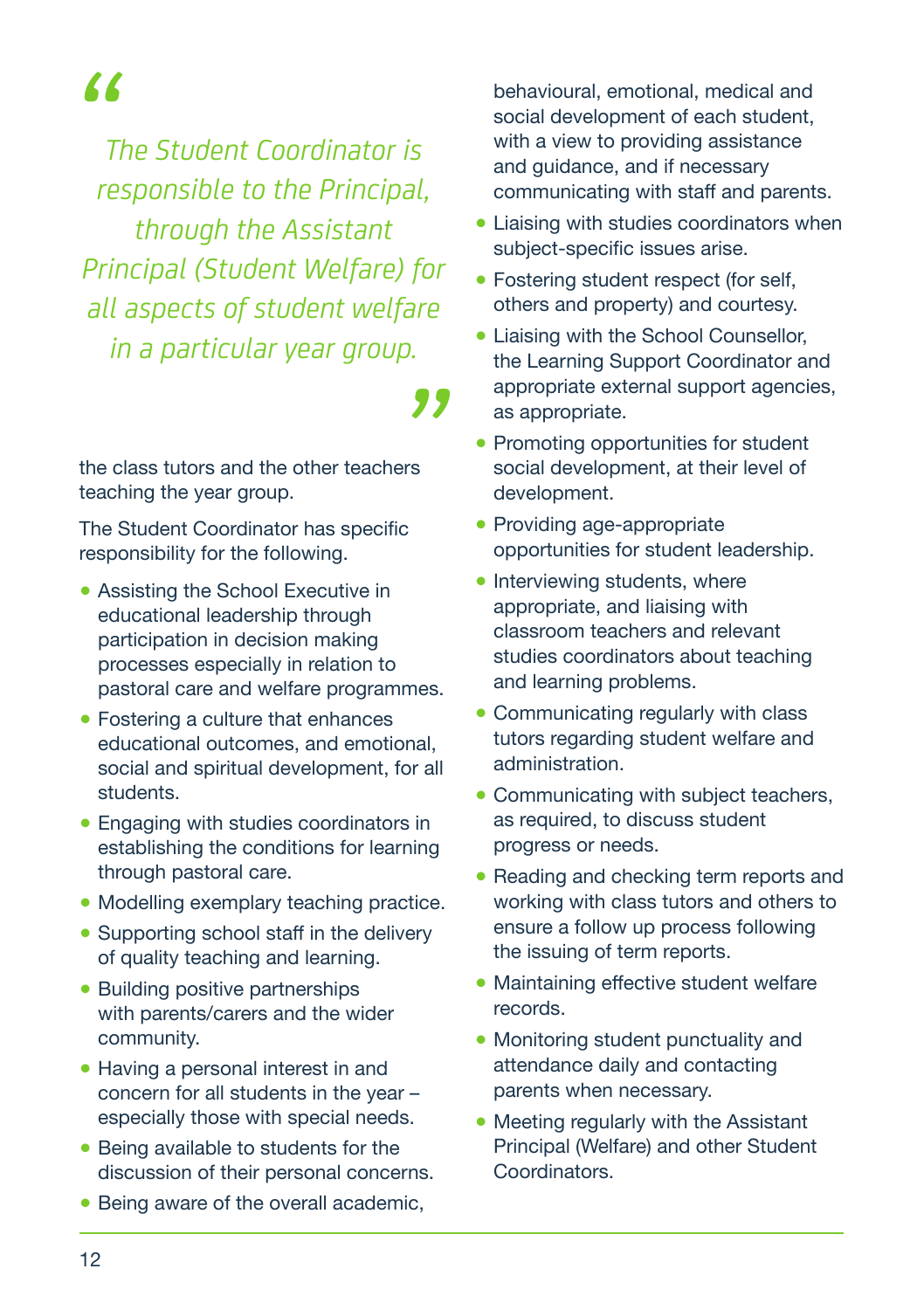### **Where to from Here?**

The description of the disparate functions that need to be managed in a school may seem over-elaborate. Yet, in this writer's 17-year experience as a second level principal, it very much understates the complexity of today's second-level school. Regrettably, many whose actions impact on the job of a school principal, lack a real appreciation of what effective principalship demands in 2014. From a compliance perspective alone, schools have their actions circumscribed by hundreds of Department of Education and Skills (DES) circulars (500 active circulars on the DES website), as well as a growing body of forms, guidelines, procedures, legislation and strategy documents. And ultimately it is the principal who is responsible for ensuring such compliance. It is hardly surprising to note that the number of suitable applicants for principalships is dwindling to the point of crisis. If we are to improve our school management structures, we must first understand the nature of the task.

We need to build a consensus about what the practice of management means for the 21<sup>st</sup> century school. Currently, there is real suspicion in the education sector about the implications of establishing effective management structures in our schools, with many believing that doing so would amount to implementing something along the lines of what Fayol, Taylor or Weber would have advocated in the late 19<sup>th</sup> and early  $20<sup>th</sup>$  century – with the emphasis on division of labour and managers 'commanding and controlling' those they manage. Not unreasonably, teachers see themselves as highly qualified professionals and fear the imposition of 'control systems' that would seriously

limit their capacity for independent professional practice tailored to meet the needs of individual learners. For that reason, a flat, minimalist management approach, with the principal as *primus inter pares* and the only member of staff with the authority to manage others, has become embedded in our schools. Indeed, even in the case of the principal, his/her capacity is seriously circumscribed.

This flat management system may not have presented serious difficulties in schools delivering a relatively static curriculum to a rather homogeneous group of learners. But in the complex organic organisation that is the 21<sup>st</sup> century school, where emphasis is placed not only on the delivery of a permanently evolving curriculum but also on the holistic welfare and development of a student group whose needs are changing by the day, the need for a contemporary management system is manifest – not a system that focuses on 'commanding and controlling' but a system that focuses on a decentralisation of managerial decisions, change management, capacity building, mentoring, empowerment, professional discussion, teamwork and the interdependence of all staff, the school as a learning organisation and the commitment and capacity of

# *"*

*...the number of suitable applicants for principalships is dwindling to the point of crisis.* 

 $\frac{99}{13}$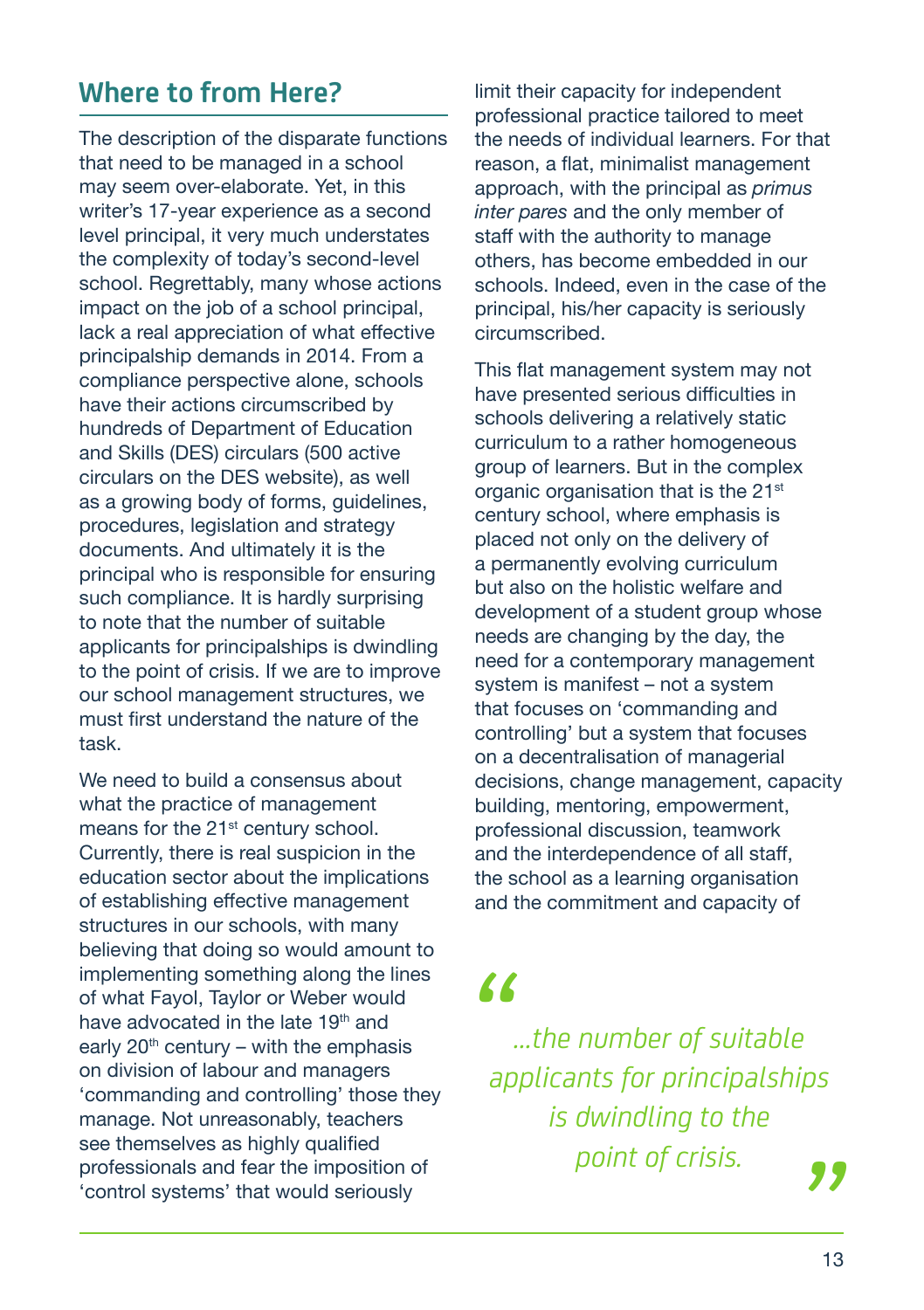all staff to updating continuously their knowledge, skills and competences; and performance management for all staff, those who teach and those who manage.

In the second decade of the third millennium, effective management not only enables the school to set and achieve its goals but it can be a powerful force for empowering teachers and improving their sense of professional satisfaction at a time when the morale of teachers is being seriously undermined right across Europe. It can reduce the feeling of isolation that many teachers feel and build collaboration among teachers and support systems for teachers. But, before this can be done effectively, we need to build a clear understanding between the Department of Education and Skills, school management bodies and the teachers' unions about what leadership and management entails in the school context.

Our current economic situation limits our capacity to implement a whole new school management structure at this point. It does not, however, limit our ability to develop a new management

## *"*

*...effective management not only enables the school to set and achieve its goals but it can be a powerful force for empowering teachers and improving their sense of professional satisfaction.*

*"* 

*"*

*It is only in a school that one can be appointed CEO without having been exposed to the challenges of management and leadership on a graduated scale.*

architecture nor does it prevent us from making a real start to reforming the way we manage our schools by ensuring that all future post appointments are in accordance with the new paradigm, once it is in place. **99**<br>rom<br>way

Indeed, we could commence immediately, in advance of the new architecture being developed, if the posts it is hoped will be established to support the realisation of the Junior Cycle Framework were to be filled entirely on the basis of the capacity of applicants to 'do the job' and if the job specification made specific provision for the management of staff. Those appointed to these positions would need to be given explicit authority to undertake all functions associated with their roles. And they would need to be held accountable for carrying out their functions by instituting a clear performance management process.

If a new management structure were in place, we should be able to incentivise current post holders to transfer to the new system. Remember, this was done some dozen years ago when deputy principals who had been appointed on the basis of seniority agreed to take on expanded roles in return for increased deputy principal allowances.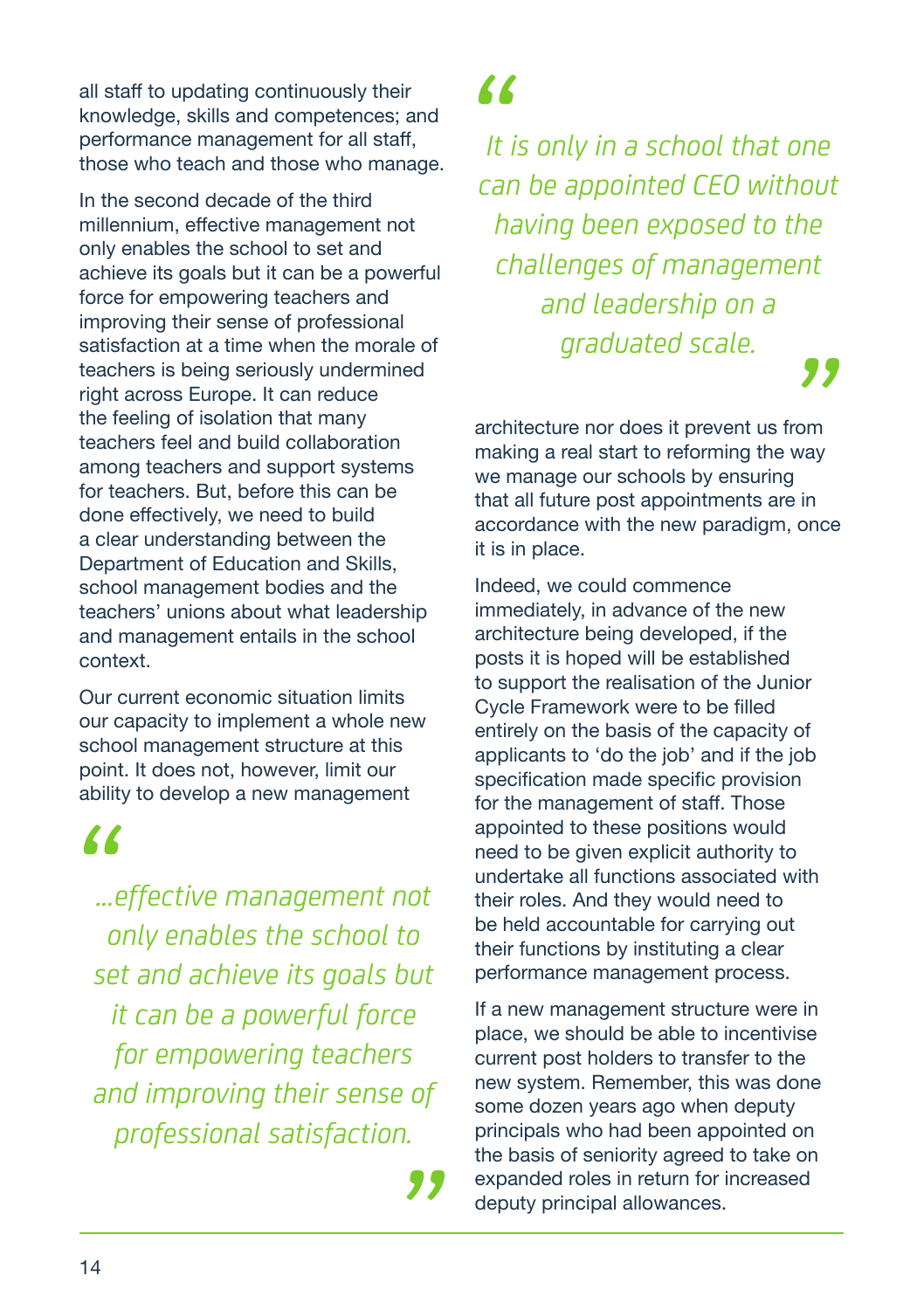The implementation of a fit-for-purpose middle management system in schools would provide opportunities for building leadership and management capacity in schools. Currently, a new principal only really gets to appreciate what management and leadership really entail when s/he takes on the role. A re-imagined middle management structure, along the lines of what operates in NSW, would give aspirant school leaders the opportunity to experience the management role at a number of levels before ever applying for a principalship. It is only in a school that one can be appointed CEO without having been exposed to the challenges of management and leadership on a graduated scale before assuming the CEO's position and, at that point, it really is too late to realise that one might not be suited to such a role.

If we insist on waiting until the economy has recovered before we commence

*"*

*The implementation of a fit-for-purpose middle management system in schools would provide opportunities for building leadership and management capacity in schools. "* 

to reform our school management system, there is every possibility that the very necessary educational reforms we are currently seeking to implement will have floundered and a generation of young people will have been deprived of opportunities critical to them making the most of their lives – in the family, in the community and in the workplace. The time for postponing action is well past.

#### *Author: Pat O'Mahony*

*ETBI Education Research Officer and former School Principal*